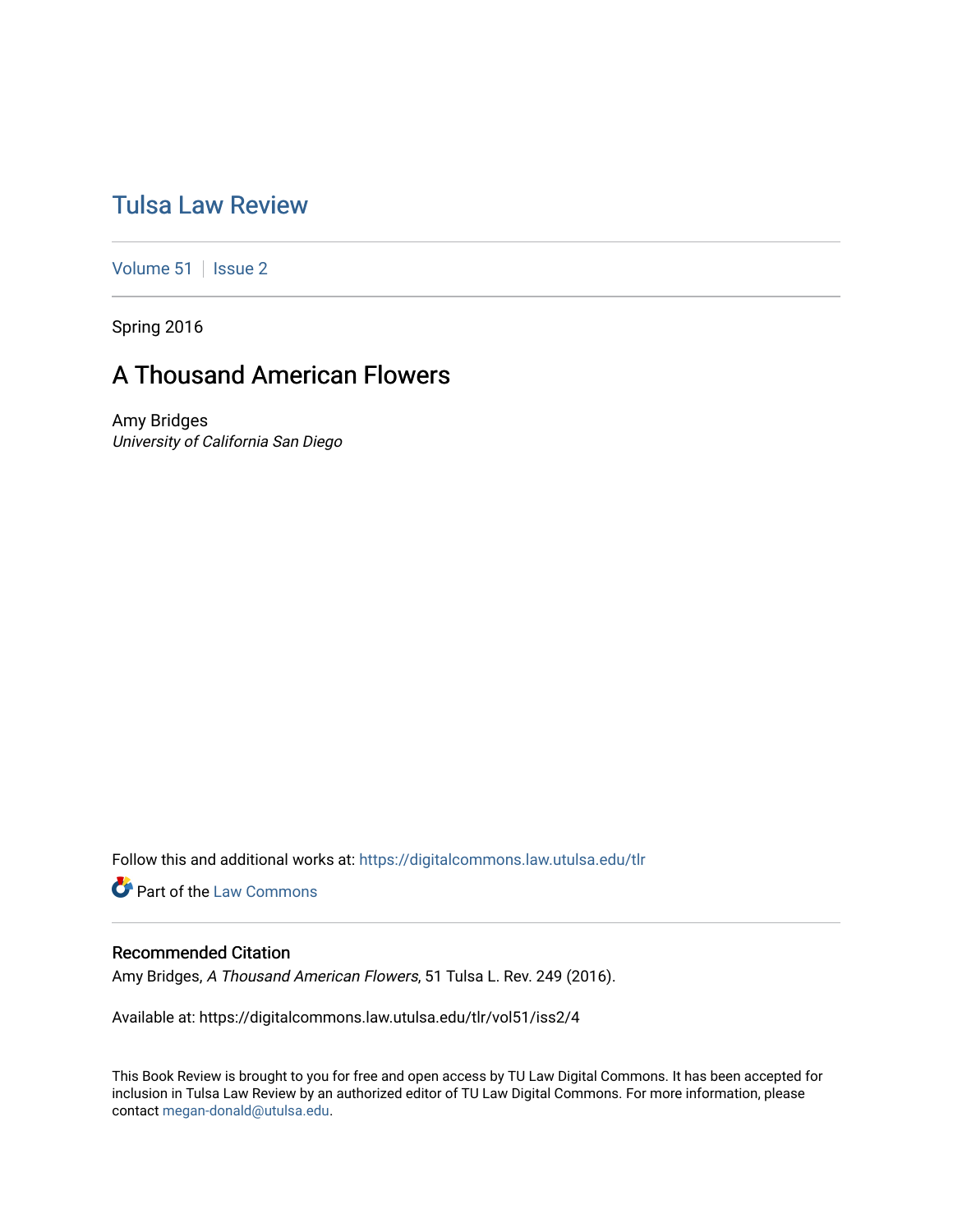# Amy Bridges\*

## EMILY ZACKIN, LOOKING FOR RIGHTS IN ALL THE WRONG PLACES: WHY STATE CONSTITUTIONS CONTAIN AMERICA'S POSITIVE RIGHTS (PRINCETON UNIVERSITY 2013). PP. 234. HARDCOVER \$ 41.98. PAPERBACK \$ 32.95.

## CAROL NACKENOFF AND JULIE NOVKOV, STATEBUILDING FROM THE MARGINS: BETWEEN RECONSTRUCTION AND THE NEW DEAL (UNIVERSITY OF PENNSYLVANIA PRESS 2014). PP. 311. HARDCOVER \$ 59.95.

The two books reviewed in this essay are about laws and policies initiated by the many rather than the few. These laws and policies are found in state constitutions in Emily Zackin's *Looking for Rights*, and in state politics in Carol Nackenoff and Julie Novkov's edited volume, *Statebuilding from the Margins*. 1 The research presented in the books is revealing and important, and the stories related in them as well as the authors' arguments, are contributions to constitutional studies, American political development, and the study of politics and history. Academic readers should not be surprised by the stories and arguments presented here, or that the activism studied was aimed at state government. For more than a generation, scholars of constitutionalism in the United States have insisted that the federal document is not the whole of our constitutional history; state constitutions too are part of U.S. constitutionalism, and state constitutions loom large in our constitutional practice. For their part, scholars of the Progressive Era have forsaken George Mowry's intelligentsia and Richard Hofstadter's blue bloods to argue that in the first two decades of the twentieth century there was widespread recognition that something, or several things, were

<sup>\*</sup> Professor of Political Science at the University of California, San Diego. Her most recent book*,* DEMOCRATIC BEGINNINGS (University Press of Kansas, 2015), is a study of the founding constitutional conventions of the eleven western states.

 <sup>1.</sup> EMILY ZACKIN, LOOKING FOR RIGHTS IN ALL THE WRONG PLACES, WHY STATE CONSTITUTIONS CONTAIN AMERICA'S POSITIVE RIGHTS (2013); STATEBUILDING FROM THE MARGINS: BETWEEN RECONSTRUCTION AND THE NEW DEAL 3 (Carol Nackenoff & Julie Nackenoff eds., 2014).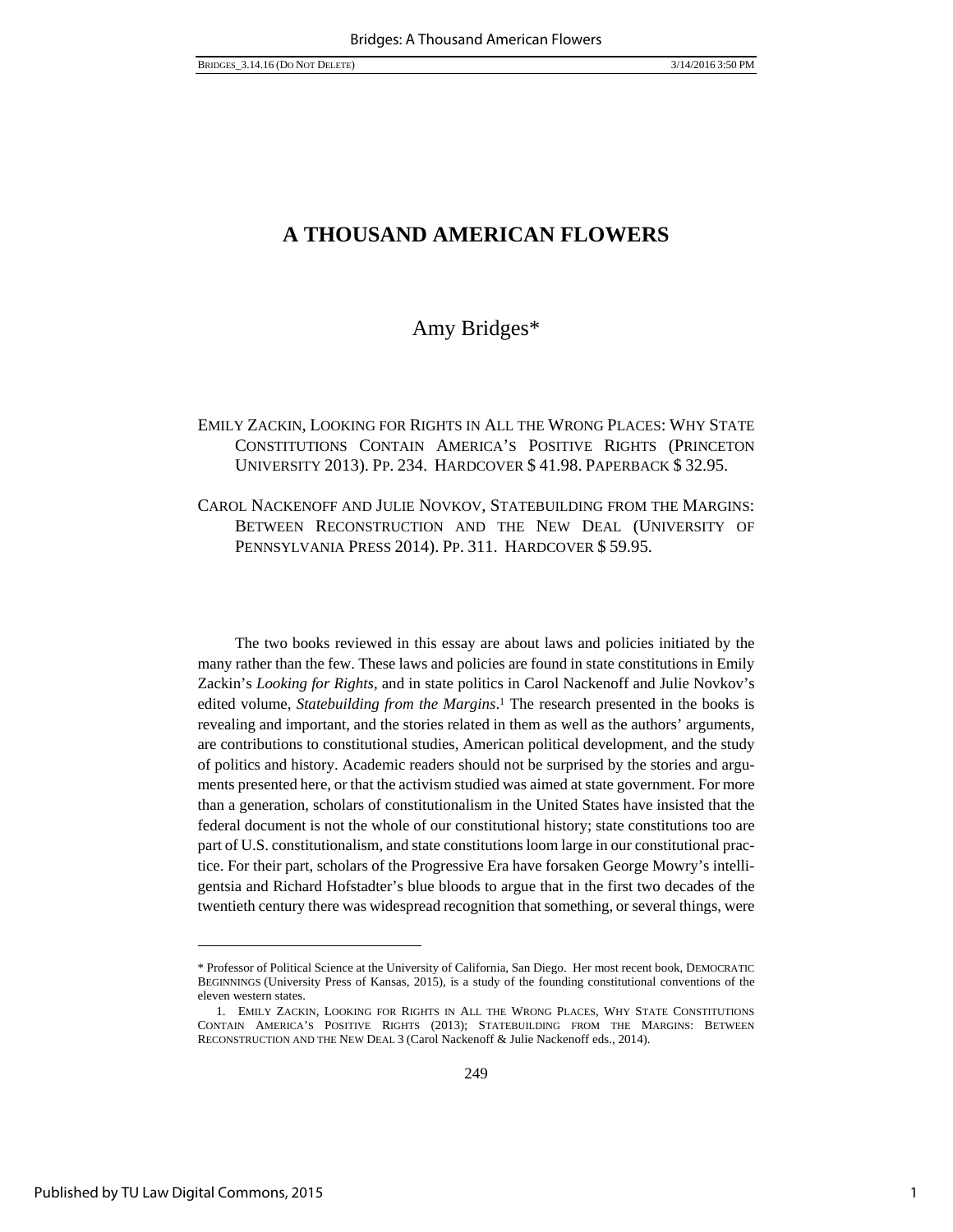wrong in U.S. society. There were many sources of proposals and campaigns for remedies.

The reasons reform activism is found in the states are straightforward. State governments are, compared to the federal government, close and accessible, more permeable by popular sentiment. Even in the presence of a greatly expanded federal government, many issues of popular concern continue to be the province of state governments, among them, criminal law and its enforcement, the management of animals, public health, sale of alcoholic drinks, education, family law, housing, and labor law. State constitutional powers are much broader than those granted to the federal government; all powers not delegated to the federal government, plenary powers, remain in the states. Absent specific constitutional prohibitions—the poll tax, for example—and granting the supremacy of federal laws, states may engage in a broad range of activities, and their constitutions embrace a wide field of law. Moreover, state constitutions are more easily amended and state constitutional conventions were privileged venues for popular input. Finally, as Madison reassured doubters, citizens have a continuing fealty to their states.

I begin with Emily Zackin's *Looking for Rights in All the Wrong Places*. 2 Scholars of the thirteen colonies and the early U.S. republic have long argued that eighteenth century citizens shared the conviction that rulers ever lusted after power and dominion. One result of that belief was that the Federal Constitution created a central government of only specific powers delegated to it by the people. Even so, not secure that institutional design was sufficient to preserve their God-given liberties, citizens insisted on the addition of a Bill of Rights. The sections of the Bill of Rights list activities forbidden to government, hence *negative* rights. The Federal Constitution has so dominated our understanding of U.S. legal traditions and our political culture that it has long been argued that both tradition and a persistent anti-government culture explain the absence of positive rights in the United States.

Emily Zackin challenges this understanding. First, Zackin insists that Americans do have positive rights; they have been written into state constitutions.3 Positive rights protect citizens from injuries from sources other than government. Positive rights also mandate that the government provide protection from those injuries. Positive rights serve as entitlements for benefits state governments must provide.4 Second, Zackin argues that positive rights are the product of social movements that have mobilized in support of specific constitutional provisions. In support of this argument, Zackin provides three case studies: rights to public education, workers' rights, and environmental rights.

Although Thomas Jefferson proposed universal public education in his Notes on Virginia (1785), as late as "the beginning of the nineteenth century, the [idea] of statewide and state-sponsored education was highly controversial."5 The idea had its champions. For antebellum citizens it was an article of faith that the intelligence, character, and the inde-

 <sup>2.</sup> ZACKIN, *supra* note 1.

 <sup>3.</sup> *Id.* at 2-3.

<sup>4</sup>*. Id.* at 41-42.

 <sup>5.</sup> *Id.* at 68.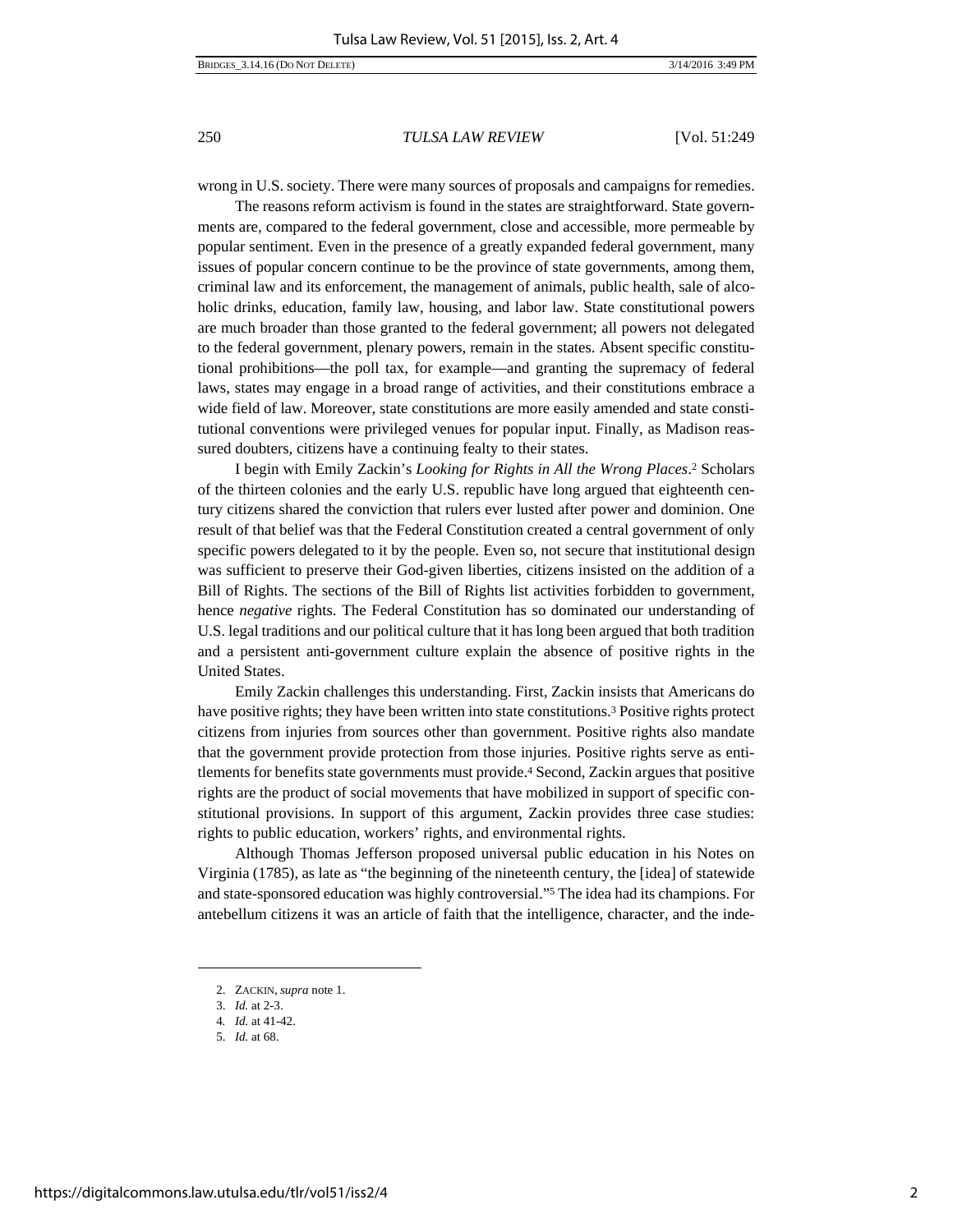pendent thinking of the people were the foundation of republican government, and advocates for public schools then and later "justified their support . . . by arguing that education is necessary to maintain a republican government."<sup>6</sup> Supporters argued as well that education was a "moral right."7 By 1865, seventeen of the thirty-six states had constitutional provisions for public school systems; twelve of these were created in their states' initial constitutions.8 Central to Zackin's argument, education is a positive right because constitutional provisions mandate state governments to provide education.9

Zackin also examines workers' rights.10 Nineteenth century workers voiced their need for governmental protection from dangerous working conditions, from militias hired to discipline them, and from legal doctrines (or contracts) that precluded receiving compensation from their employers for injuries suffered on the job.11 Organized workers petitioned legislatures and also mobilized to be represented at constitutional conventions. In these efforts, their sizable presence in the electorate was an important asset. Workers themselves explained that they needed additional, *different* rights than those already written into state constitutions.12 Debates about mining safety at the Illinois Constitutional Convention [1875-76], Zackin reports, reflect a clear distinction between positive and negative rights.13 Arguing for the inclusion of a mining safety provision, one delegate noted that miners did not ask the convention for more traditional property rights because:

> [T]hat . . . sort of protection was largely irrelevant to the laborer, who often had little in the way of property. . . . The class it affects come not before us asking that their property or their material interests be protected at our hands. . . . They come to ask that . . .we protect their all made up of their lives, their limbs, and their health.<sup>14</sup>

Similarly, at Virginia's 1901 convention, a delegate explained,

Surely, if it is necessary to put in the Constitution some provision to protect a man's property, if you find the whole tendency or doctrine of the courts is to allow a man's life to be taken without due compensation, it is necessary to have a Constitutional protection to stop that evil also.15

 $\overline{a}$ 

12. ZACKIN, *supra* note 1, at 116.

14. *Id.* at 116 (internal quotation marks omitted).

15*. Id.* at 117.

 <sup>6.</sup> *Id.* at 73.

 <sup>7.</sup> ZACKIN, *supra* note 1, at 69.

 <sup>8.</sup> *Id.* at 71 tbl.5.1.

 <sup>9.</sup> *Id.* at 72.

 <sup>10.</sup> *Id.* at 106.

 <sup>11.</sup> *Id.* at 110.

 <sup>13.</sup> *Id.* at 113.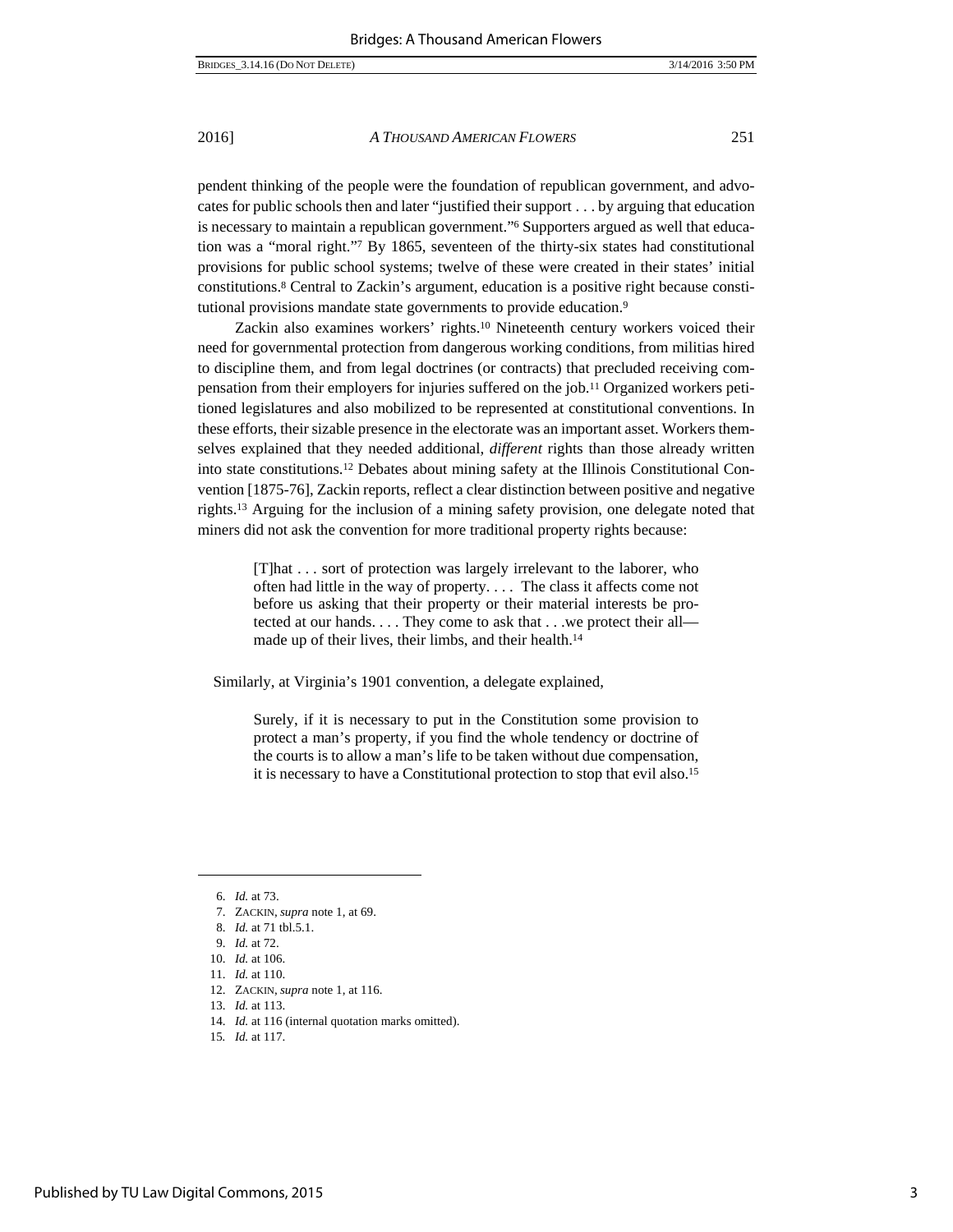Workers voiced their demands for constitutional changes not only to make their work lives better but also to stop courts from declaring laws on workers' behalf unconstitutional. Zackin reinforces her claims about laws for the protection of workers by providing charts showing every labor provision in state constitutions.16 In addition to supporting her central argument, Zackin's discussion of workers' rights demonstrates that workers in the United States did not simply "reward their friends and punish their enemies."17 Workers were politically active on many fronts, asking governments for protective legislation and opposing longstanding legal doctrine that worked against them.18

Protection of the natural environment, and provisions for a healthy environment, are also positive rights, benefits state governments are required to provide to residents.19 These have a long history. Scholars have denigrated state constitutions; among the virtues of Zackin's text is her care to disabuse readers of trivializing accounts of state constitutional provisions. The environmental protections in New York State's 1894 Constitution provide the perfect example.20 In 1894, as Convention delegates revised the earlier text, they added the "Forever Wild" provision.21 Forever Wild was quite detailed, and specified that no trees be removed from the state forests.22 As often happened in the states in the second half of the nineteenth century, New York's citizens believed that neither the state legislature nor the state's Forest Commission were trustworthy guardians of New York's remaining wilderness. The Forever Wild provision has in fact preserved state forests.23 For one example, when some desired to construct a bobsled track for the 1932 Olympics, the court ruled that "to yield to the seductive influence of outdoor sports," would be "to open a door that would allow abuses as well as benefits."24 Any exceptions to the constitutional rule required an amendment, for the good and sufficient reason that the natural forests of the state are irreplaceable, and valued by its residents.

The Environmental Protection Agency was created in 1970, yet activists continued to make demands that state governments attend to the environment. Activism in the states made sense because, from the nation's inception, state governments have borne responsibility for their natural resources and, along with cities and counties, for public health. Between 1964 and 1978, fourteen state constitutions added provisions about the environment; six declared either that these were citizen rights, or that it was the state's duty to attend to a healthy environment. New Mexico's provision was that "the legislature . . . provide for control of pollution and control despoilment of the air, water, and other natural resources of the state," and eight other constitutions had comparable provisions.25

Over the course of the nineteenth century, state bills of rights grew longer and longer.

 <sup>16.</sup> *Id.* at 111 tbl. 6.1, 6.2.

 <sup>17.</sup> *See* Barack Obama, President of the United States, Interview with Univision (Oct. 25, 2010).

 <sup>18.</sup> ZACKIN, *supra* note 1, at 143.

 <sup>19.</sup> *Id.* at 189.

 <sup>20.</sup> *Id.* at 155.

 <sup>21.</sup> *Id.*

 <sup>22.</sup> *Id.*

 <sup>23.</sup> ZACKIN, *supra* note 1, at 155.

 <sup>24.</sup> *Id.* at 31.

 <sup>25.</sup> *Id.* at 150-51 (internal quotation marks omitted).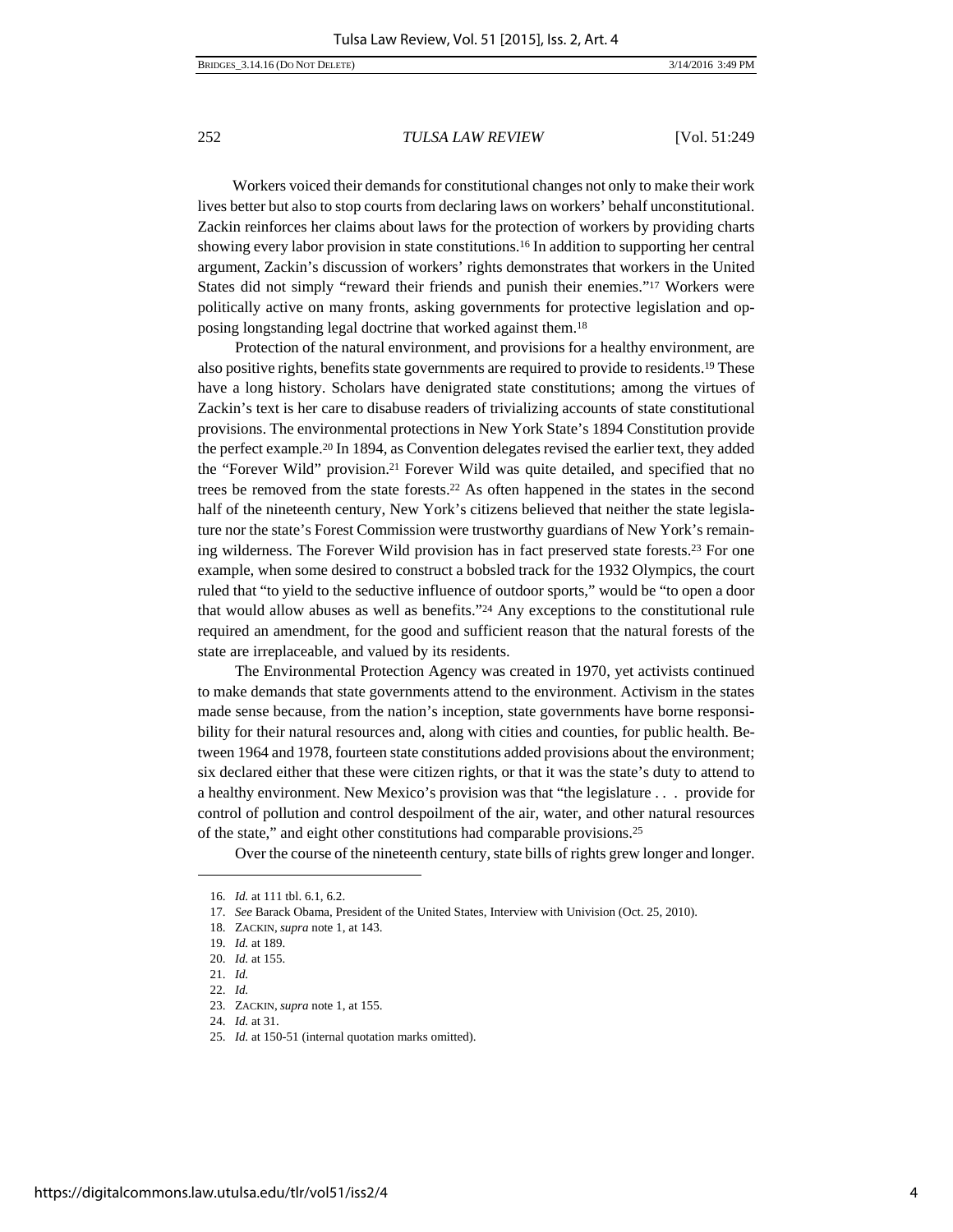Some of the additions were elaborations of provisions in the Federal Bill of Rights. For example, the First Amendment to the Federal Constitution guarantees freedom of religion; the same guarantee appears as seven sections of the Bill of Rights in Indiana's Constitution of 1851.26 Although one might assume these elaborations followed naturally from the original text, many nineteenth century citizens were not so trusting. Other provisions were entirely new, and some of them involved positive rights, for example, prisoners' rights.<sup>27</sup> Colorado outlawed employment contracts that required employees to agree not to claim that their employers pay compensation for injuries on the job, even if the employer was manifestly at fault; the provision appeared in the article on labor.28 In 1912, Arizona's Constitution declared that the "fellow servant doctrine is forever abrogated" in the state of Arizona.29 There were also sweeping injunctions to state governments to support the general welfare.30

Authors of these longer bills of rights were proud of their work, and insisted that they had carried out their responsibility, as authors of state constitutions, to include policies that accumulated experience had shown were wise. Colorado's delegates boasted that the constitution they put before the people for ratification included "not only all of the primitive rights guaranteed in [the] National Constitution, but most of those reformatory measures which the experience of the past century have proven to be wise and judicious."31 In the twentieth century as well, state constitutions have evolved in response to citizen demands and concerns, and reflected popular consensus by enacting positive rights.

Despite a generation of scholarly work on state constitutions, skeptics remain. "Where," they seem to ask, "is the beef?" Emily Zackin provides an answer. Her work demonstrates that foremost among the contributions of state constitutions is a broad array of positive rights.

Carol Nackenoff and Julie Novkov introduce *Statebuilding from the Margins* by summoning Elizabeth Clemens' evocative image of the Rube Goldberg state.<sup>32</sup> Scanning the range of their cases in cities and states—including all sorts of shared public-private efforts, as well as a strong appearance from the third estate—these five cases show how common *ad hoc* and half-manageable arrangements have been. Another two cases examine federal efforts. The first of the federal initiatives is the sometimes tentative and sometimes determined federal effort, in the nineteenth century, to shape the character of citizens.33 The second federal initiative, in the twentieth century, was setting parameters for housing policy that secured redlining in housing construction and sales.<sup>34</sup>

 <sup>26.</sup> U.S. CONST. amend. 1; IND. CONST. art. 1, §§ 1-7.

 <sup>27.</sup> IND. CONST. art. 1, sec, 15 ("No person arrested, or confined in jail, shall be treated with unnecessary rigor.").

 <sup>28.</sup> BRIDGES, *supra* note 1.

 <sup>29.</sup> ARIZ. CONST. art. XVIII, § 4.

 <sup>30.</sup> BRIDGES, *supra* note 1.

 <sup>31.</sup> *Proceedings of the Constitutional Convention: To Frame a Constitution for the State of Colorado* (Dec. 20, 1875).

 <sup>32.</sup> Carol Nackenoff & Julie Novkov, *Introduction*, *in* STATEBUILDING, *supra* note 1, at 3.

 <sup>33.</sup> *Id.* at 12-13.

 <sup>34.</sup> *Id*. at 17.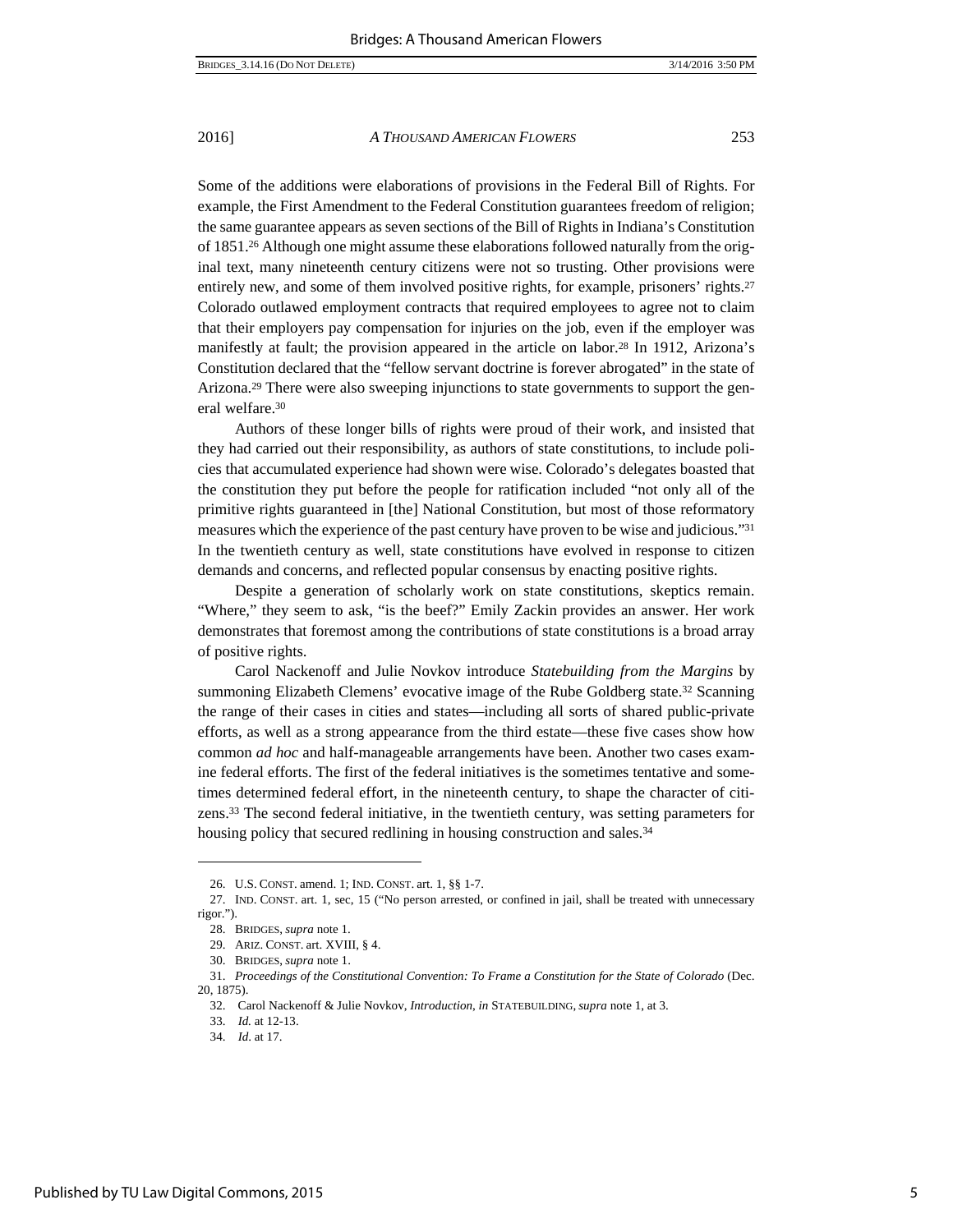Students of politics and history tend to highlight the role of institutions in shaping policy. In this collection, although institutions make appearances, the roles of individuals are key determinants of policy proposals, outcomes, and implementation. In case after case, committed individuals, like Henry Bergh of the American Society for the Prevention of Cruelty to Animals (ASPCA), or the progressives who supported the juvenile courts, drove both new policies and institutional innovation.35 And in matters of federal policy, the personal commitments of the individuals in powerful institutional positions were determinants of state policies and outcomes, outweighing institutions in creating state capacity.36 I begin with state and local politics.

Marek Steedman studies the powerful influence and rhetorical power of the press on politics in Georgia.37 It is not too much to say that in the first years of the 1900s, Georgia's major newspapers *choreographed* the creation of a majority in support of statewide prohibition.38 They did this by creating a narrative that linked prohibition of alcohol, white supremacy, and southern manhood to the new Jim Crow order of the South. Georgia and the other southern states were not natural candidates for statewide prohibition; many southerners loved their drink. Moreover, Georgia had a local option system for prohibition that accommodated preferences for, as well as aversion to, prohibition. "[T]he rhetorical achievement of prohibition's advocates in Georgia," Steedman explains, was "to embed the politics of alcohol within the terms of a larger, progressive and reforming, white supremacist statebuilding project."39 An opportunity was provided by a series of violent cross-race events, portrayed by the press as black riots. Steedman comments that "racial massacres might be a better term."40 In every case, whites visited punishing violence on African-Americans. In publicizing these "riots," the press characterized them as part of a "crime wave."41 "The crime wave was fictitious in every detail. The story was fabricated that African American men, after patronizing the city's dives and saloons more than they should have, perpetrated all sorts of crimes, including assaults on white women. White southern men were called upon by these events to rise to the standard of southern chivalry and protect their women. In that project, the *Pensacola Journal* promised its readers that if they were to "[r]un the saloons out of the South . . . . the Race Problem will be practically solved."42

 The epigraph for this chapter is a quote from Max Weber, who wrote, "the political publicist, and above all the journalist, is nowadays the most important representative of the demagogic species."43 Steedman claims that "Prohibition was propelled from the mar-

 <sup>35.</sup> *Id.* at 122-23.

 <sup>36.</sup> *Id.* at 19.

 <sup>37.</sup> Gareth Steedman, *Demagogues and the Demon Drink: Newspapers and the Revival of Pprohibition in Georgia*, *in* STATEBUILDING, *supra* note 1, at 65-94, 132.

 <sup>38.</sup> *Id.* at 21.

 <sup>39.</sup> *Id.* at 73.

 <sup>40.</sup> *Id.* at 77. 41. *Id.* at 76.

 <sup>42.</sup> STATEBUILDING, *supra* note 1, at 92 (internal quotation marks omitted).

 <sup>43.</sup> *Id.* at 65 (internal quotation marks omitted).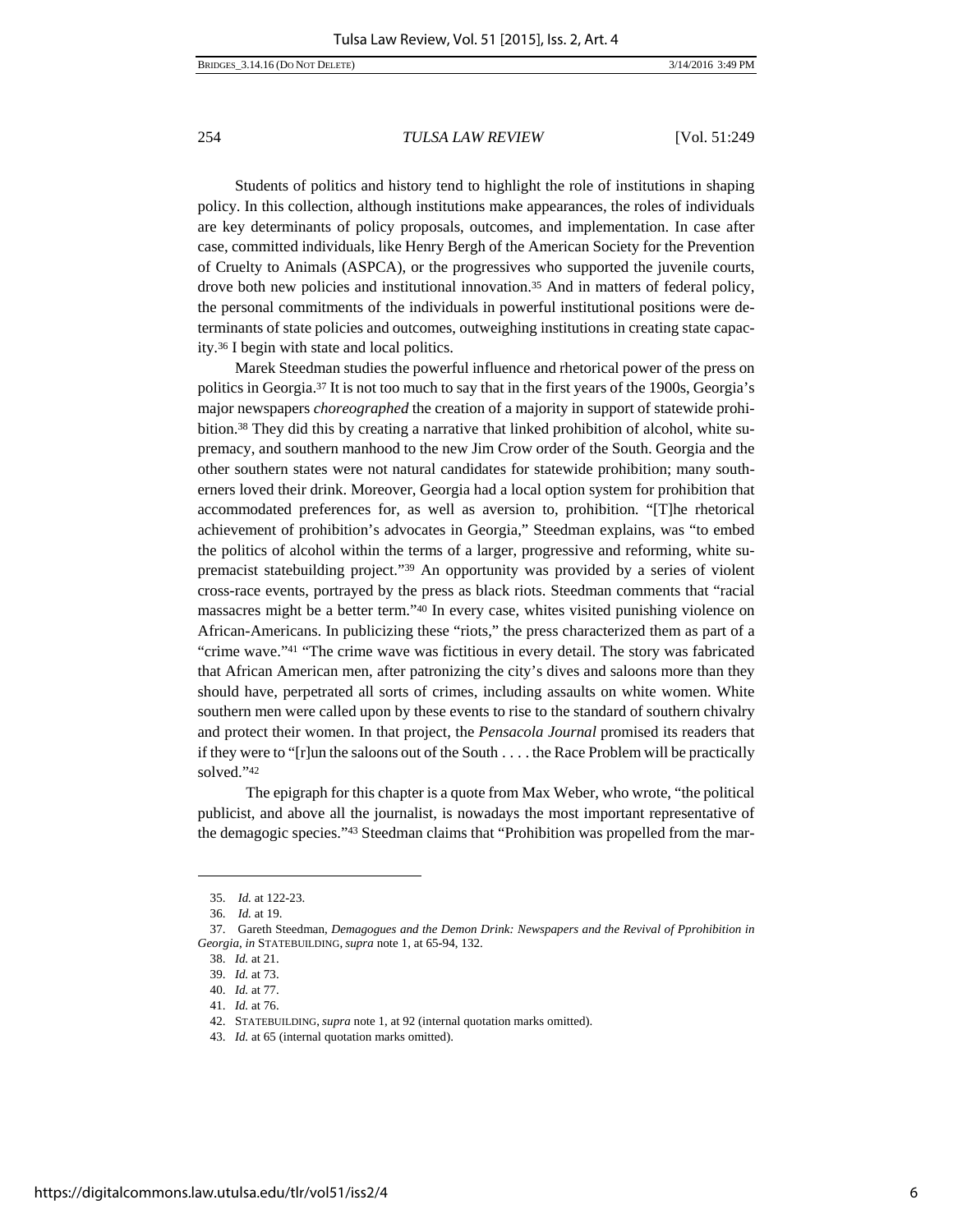gins to the mainstream of southern . . . politics . . . by the four major newspapers in Atlanta between 1905 and 1907."<sup>44</sup> Not only did the rhetorical coup of the press shape Georgia politics, but also echoed across the South, where state after state read the same or parallel narratives in the press and adopted prohibition.45 Steedman sees this accomplishment as the product of circumstances peculiar to the early twentieth century South.46 Yet Weber was exactly right; the power of the press was hardly confined to the turn of the century South. Across the nineteenth century, newspapers and their editors likewise exercised tremendous political power in U.S. state politics. Newspapers were openly partisan in the nineteenth century and into the twentieth.47 Politicians or their parties often purchased papers to assist them in political campaigns. What was peculiar to the South was its onepartyism, and the region's project, in the years surrounding 1900, of dotting the I's and crossing the T's of the white supremacist, authoritarian states they were constructing.48 In this the press was a tremendous asset.

City government has also been the target and province of reformers. As Kathleen Sullivan and Patricia Strach explain, in the years just before 1900, U.S. cities faced a garbage crisis.49 The crisis was the natural consequence of population growth. Cities were full of garbage, enormous amounts of it. It stank. It also posed the most serious imaginable health problems, especially in the southern states, which suffered repeated epidemics. The garbage overwhelmed longstanding methods of the disposal, burial, and feeding of farm animals that continued to live in cities. A new and expensive technology, reduction facilities, promised to solve these problems.50 Sullivan and Strach study two cities that tried to construct reduction facilities and exhibited very different outcomes, Pittsburgh and New Orleans. Both cities were corrupt; both were governed by political machines.51

Sullivan and Strach argue the difference in outcomes is attributable to the cities' different organization of party government.<sup>52</sup> Mercifully, the authors do not fall into the tempting trap of assuming the political machines and party government in U.S. cities was always poor government. Rather, they make a distinction between governance or more

 <sup>44.</sup> *Id.* at 93.

 <sup>45.</sup> *Id.* at 67.

 <sup>46.</sup> *Id.*

 <sup>47.</sup> MORGAN KOUSSER, THE SHAPING OF SOUTHERN POLITICS: SUFFRAGE RESTRICTION AND THE ESTABLISHMENT OF ONE PARTY POLITICS, 1880-1910 (1974).

 <sup>48.</sup> *See id.* For one-party authoritarian regimes, see ROBERT MICKEY, PATHS OUT OF DIXIE: THE*,* DEMOCRATIZATION OF THE AUTHORITARIAN ENCLAVES IN AMERICA'S DEEP SOUTH, 1944-1972 (2015). For the beginnings of constructing those regimes between the civil war 1900 see PAUL HERRON, STATE CONSTITUTIONAL DEVELOPMENT IN THE AMERICAN SOUTH, 1860-1902 (2014). I have no doubt Steedman is correct. In my own research on Houston in the 1920s, and several southwestern cities in the 1950s, it became clear to me that the average Anglo reader likely believed a portrait of their city's society as peaceful and its politics as democratic, even-handed, and efficient put forward by the city's major newspapers, while African-American newspapers in Houston, Austin, and Phoenix reported altogether different realities. AMY BRIDGES, MORNING GLORIES, MUNICIPAL REFORM IN THE SOUTHWEST 24 (1997).

 <sup>49.</sup> Kathleen S, Sullivan & Patricia Strach, *Statebuilding Through Corruption: Graft and Trash in Pittsburgh and New Orleans*, STATEBUILDING, *supra* note 1, at 95, 98-103.

 <sup>50.</sup> *Id.* at 105.

 <sup>51.</sup> *Id.* at 95-97.

 <sup>52.</sup> *Id.* at 97.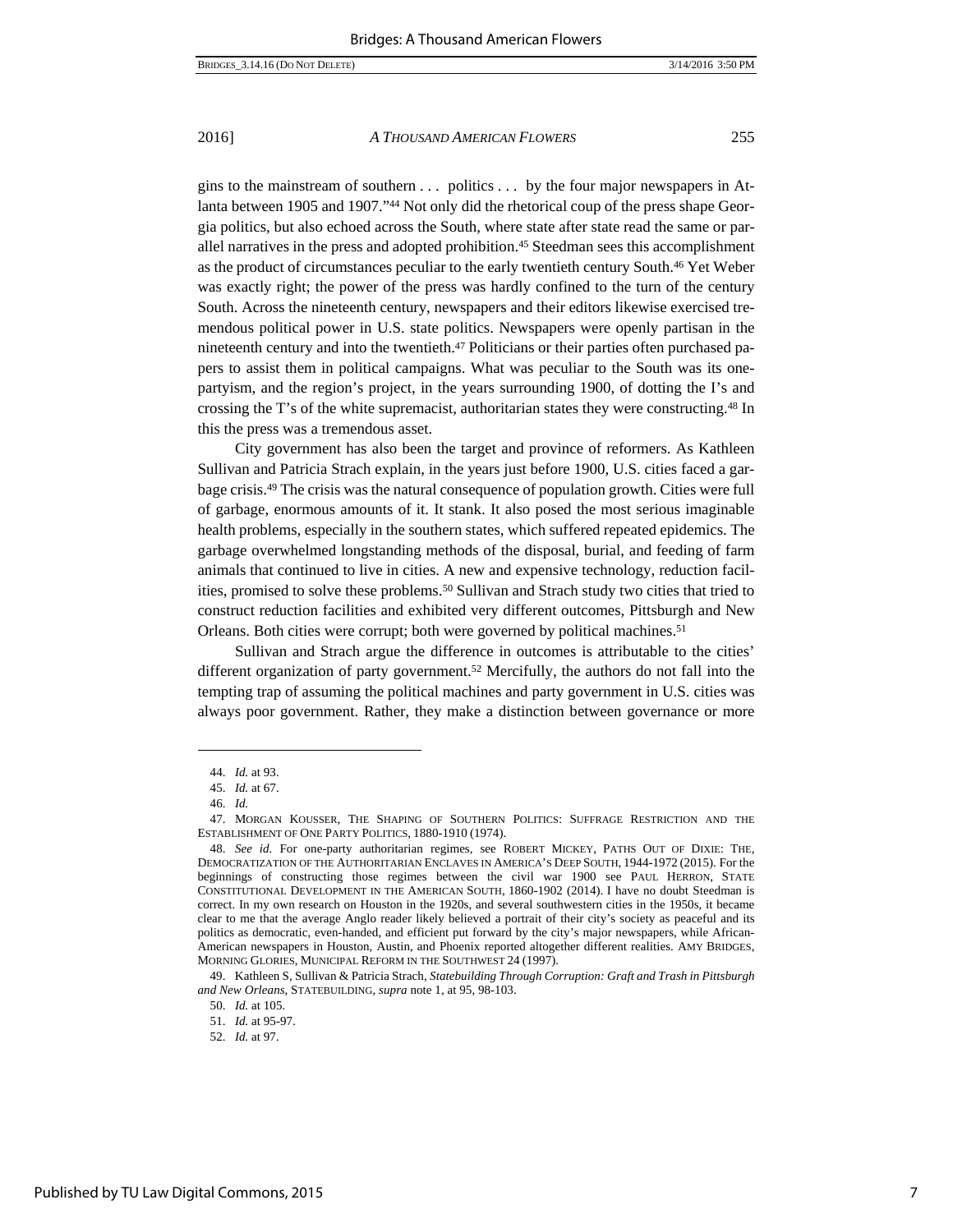precisely, *administration*, on one hand, and machine or reform government on the other.53 There have been cities well governed under regimes of noncompetitive party politics, replete with patronage employees, peopled with residents who would "vote for the devil himself" if he were nominated by their preferred party. And there have been cities badly administered by reform regimes that claimed to be clean and selfless. In this instance, the administrative prowess of individuals, or their clumsy management—the Flinn brothers in Pittsburgh, and the Hart brothers in New Orleans—determined the legitimacy and capacity of their governments.54

Pittsburgh, with its centralized political parties and well-ordered public administration, built its reduction plant. There, Sullivan and Strach argue, the political machine, corrupt as it was, enabled city government to meet its goals.55 Corruption was to be found in the tightly knit family of party boss William Flinn. It was his brother Charles Flinn, who managed the old fashioned system of garbage disposal, who also, as CEO of the American Reduction Company, was charged with building the reduction plant (without competitive bidding!).<sup>56</sup> And importantly, of course—because performance was critical to public approval of the new system—Charles Flinn's firm did a pretty good, or at least good enough, job of it.57 There were a variety of public complaints about garbage collection, but the authors argue its performance was as good as was common in its time.58 William Flinn, moreover, was careful to cultivate the approval of the city's major industrialists. Altogether, it may be said that Pittsburgh in the early 1900s, like Chicago under Richard J. Daley in the 1970s, was "the city that works."

New Orleans, by contrast, hardly worked at all.59 Among machine politicians, led by John "Honey Fitz" Fitzpatrick, power and responsibility were widely dispersed. Party politicians were not secure; they were in constant and close competition with the city's municipal reformers.60 Maurice Hart, a private sector counterpart to Fitzpatrick, was a businessman soon to be indicted who, one reform mayor complained, had "full power over the City Council which I do not understand."61 Much of the city council was indicted with Hart for "perjury and fraudulent representation and 'corrupt practices.'"<sup>62</sup> In the meantime, when New Orleans sought to build a reduction plant, Hart's Southern Chemical and Fertilizer was granted the contract. "After a few months of unsuccessful efforts the reduction contract was abandoned at great loss to the investors."63 No small wonder, New Orleans was unable to sustain the "enormous investment" required to solve its garbage disposal problems. The election of 1896 removed Fitzpatrick's machine from power. Among the

 <sup>53.</sup> *Id.* at 112.

 <sup>54.</sup> *Id.* at 113.

 <sup>55.</sup> STATEBUILDING, *supra* note 1, at 97.

 <sup>56.</sup> *Id.* at 107.

 <sup>57.</sup> *Id.* at 107-08.

 <sup>58.</sup> *Id.* at 109-10.

 <sup>59.</sup> *Id.* at 95.

 <sup>60.</sup> STATEBUILDING, *supra* note 1, at 99-100.

 <sup>61.</sup> *Id.* at 111.

 <sup>62.</sup> *Id.* at 111-12.

 <sup>63.</sup> *Id.* at 112.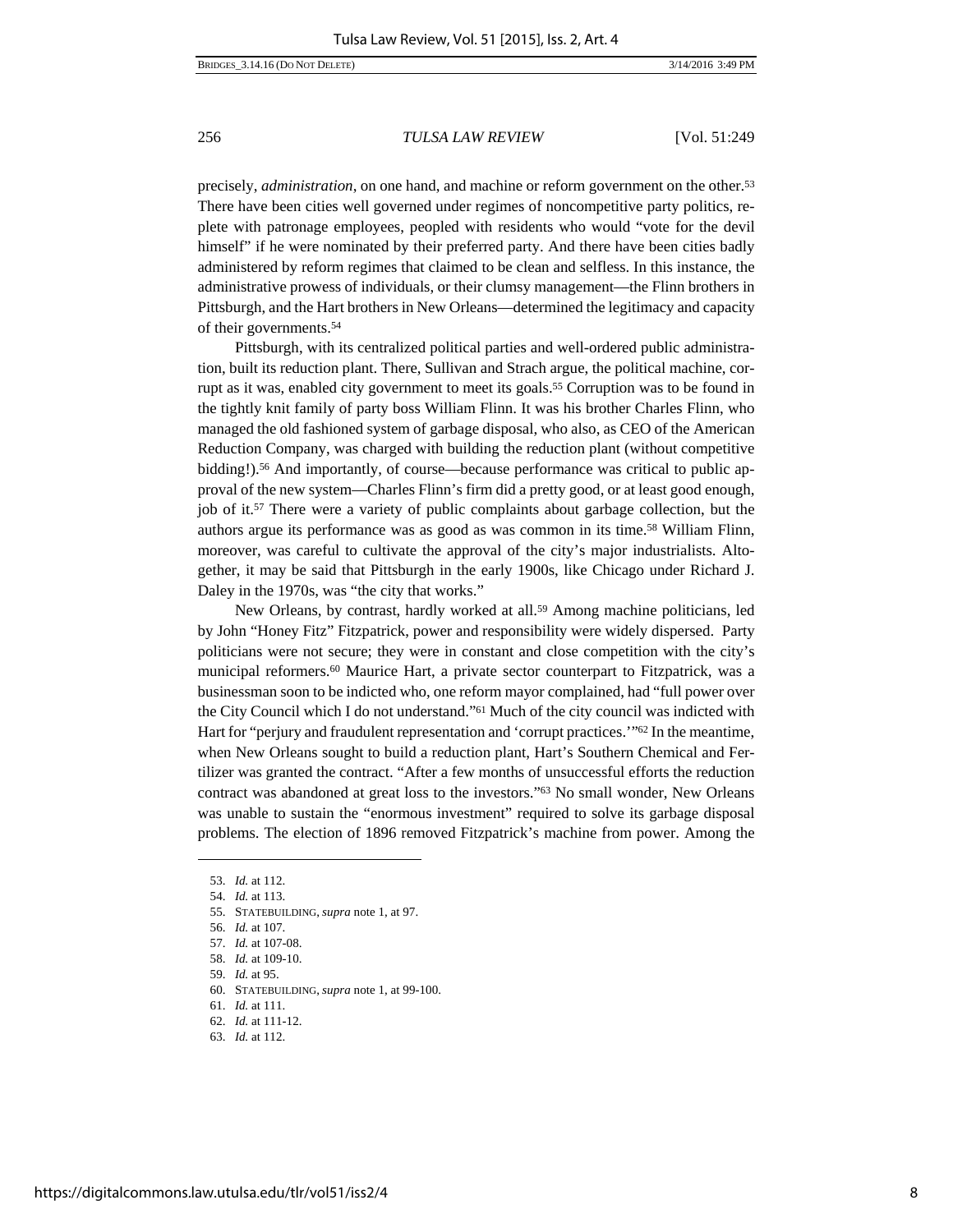reasons was Fitzpatrick's role in the garbage scandal. Reduction never came to New Orleans.64

In the Gilded Age and Progressive Era, the well-being of animals was also a goal of citizen activists. In their case study, Susan Pearson and Kimberly Smith address the development of the Animal Welfare State.65 Animals pose threats to public health, and are property, workers, public nuisances, objects of our affections, and—as we have created them bearers of rights.66 Pearson and Smith show that animal protection and regulation as public functions were the product of activists' agendas and their precedent-setting efforts to implement the rules they sought.67

Cities were the primary sites of animal welfare activity because animals and people lived in close proximity and increasing numbers, posing threats to both animal and human residents.68 The provision of animal welfare provides examples of the importance of individual effort and the transitional empowerment of NGOs in the execution of public policy. In 1835, London was the first city hosting a Society for the Prevention of Cruelty to Animals.69 Henry Bergh, who was "the principle force" behind anticruelty legislation to protect animals in the U.S., founded the ASPCA in the 1860s.70 The ASPCA was granted enforcement power under the law, and Bergh proceeded to examine the horses of New York City's stagecoaches and carts.<sup>71</sup> The laws were justified not only by the protection they provided to animals, but also as guardians of the character of the citizenry by broadcasting public condemnation of cruelty to animals and punishing those who engaged in it.72 To the greater credit of the organization, once witnesses were produced the law empowered the ASPCA's entry into a private home where a servant was being mistreated by her employer. It was the ASPCA that came to her rescue.73 In the creation of an animal welfare regime, as in the juvenile courts, administrative authority was exercised by private parties for a time. Similarly, in at least four states, Humane Societies simply became state bureaus.74

Ann-Marie Szymanski brings the focus on animal welfare to efforts to preserve the natural environment and protect wildlife.75 It is striking how diverse supporters were; sportsmen, officials (e.g., game wardens), ordinary citizens who might report violations (e.g., hunting without a license), commercial fishermen, women's clubs, the Audubon Society, female consumers who participated in boycotts of hats with plumes, and eventually

 <sup>64.</sup> *Id.* at 116-17.

 <sup>65.</sup> Susan J. Pearson & Kimberly K. Smith, *Developing the Animal Welfare State*, *in* STATEBUILDING,*supra*  note 1, at 118-39.

 <sup>66.</sup> *Id.* at 118-19.

 <sup>67.</sup> *Id.*

 <sup>68.</sup> *Id.* at 119.

 <sup>69.</sup> *Id.* at 122.

 <sup>70.</sup> STATEBUILDING, *supra* note 1, at 122.

 <sup>71.</sup> *Id.* at 123.

 <sup>72.</sup> *Id.* at 126-27.

 <sup>73.</sup> *Id.* at 132.

 <sup>74.</sup> *Id.* at 133.

 <sup>75.</sup> Ann-Marie Szymanski, *Wildlife Protection and the Development of Centralized Governance in the Progressive Era*, *in* STATEBUILDING, *supra* note 1, at 140.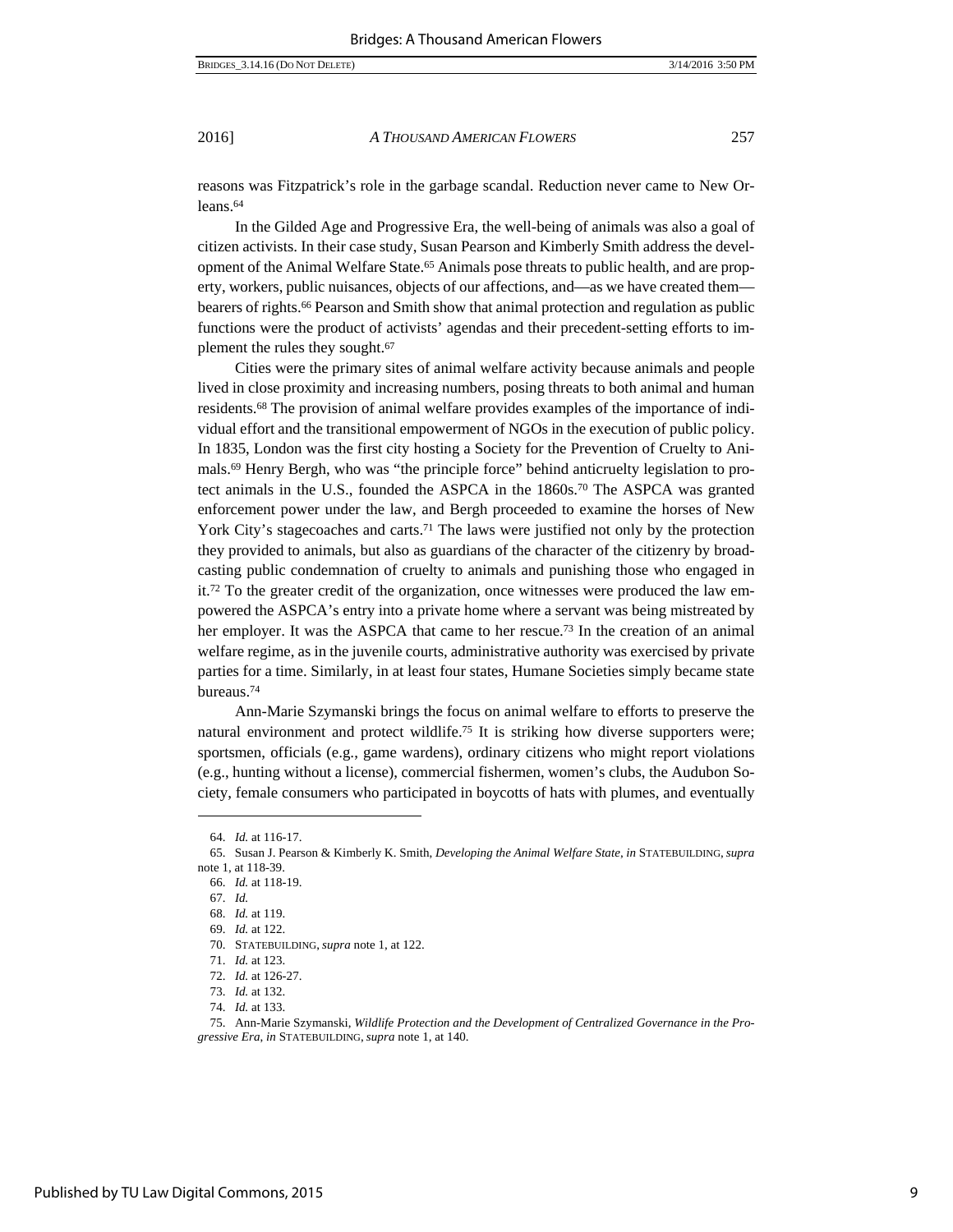Remington Repeating Arms and other arms manufacturers.76 There were several partial solutions for the protection of wildlife: trespass laws; requiring licenses for hunting and fishing; setting quotas for recreational hunters.77 There were problems with enforcement. For one thing, the closer the enforcer was to their community, the more resistant they were to enforcing the law. And the constraints the laws contained were opposed, sometimes violently, against enforcers.78 Generally speaking, these initiatives were ineffective. The most important achievement of advocates for wildlife protection was the Migratory Bird Treaty Act.79 The Act (1918), signed with Britain (acting for Canada) and later Mexico, was the first law granting the federal government full authority over wildlife.<sup>80</sup> The Department of Agriculture was empowered to establish hunting periods for migratory birds, and the shooting of almost all game birds was prohibited.81 The United States, nevertheless, continued to lose great numbers, and sometimes entire species, of birds and wild animals. Those outcomes powered support for and passage of the Endangered Species Act in 1973.82 Although Szymanski makes a strong case for the advantages of national administration of animal welfare, it might have been worthwhile for both Szymanski and Pearson and Smith to investigate state parks and wildlife refuges, places where states have successfully preserved wild flora and fauna populations.

Carol Nackenoff and Kathleen Sullivan write about the founding of the first Juvenile Court in the United States, in Chicago.<sup>83</sup> The creation of juvenile courts is a prime example of the importance of committed and talented individuals and the presence of private and public collaboration both in legislation and implementation. The court was a project of a group of reformers, mostly women, several already active in social welfare and progressive reform, and the organizations they belonged to.84 Julia Lathrop, Jane Addams, Florence Kelley, and Lucy Flower were among the colleagues in this effort.85 Lathrop took the lead in the movement for a juvenile court and later was named the first chief of the Federal Children's' Bureau (established 1912).<sup>86</sup> Addams, of course, was the founder of Hull House and had a long career of political activism.87 Kelley campaigned for better working conditions, including the eight-hour day and, working with W. E. B. DuBois, was a cofounder of the NAACP. The supporting organizations included the Chicago Woman's Club, Hull House, the Illinois Humane Society, the Children's Aid Society, and the National Council of Jewish Women.88

79. *Id.* at 140-41.

 <sup>76.</sup> *Id.* at 140, 160.

 <sup>77.</sup> *Id.* at 140.

 <sup>78.</sup> *Id.* at 142.

 <sup>80.</sup> STATEBUILDING, *supra* note 1, at 140-41.

 <sup>81.</sup> *Id.*

 <sup>82.</sup> *Id.* at 140

 <sup>83.</sup> Carol Nackenoff & Kathleen S. Sullivan, *The House that Julia (and friends) Built: Networking the Chicago Juvenile Court*, *in* STATEBUILDING, *supra* note 1, at 171-202.

 <sup>84.</sup> *Id.* at 172-73.

 <sup>85.</sup> STATEBUILDING, *supra* note 1, at 179-80.

 <sup>86.</sup> *Id.* at 200.

 <sup>87.</sup> *Id.* at 178-79.

 <sup>88.</sup> *Id.* at 173-82.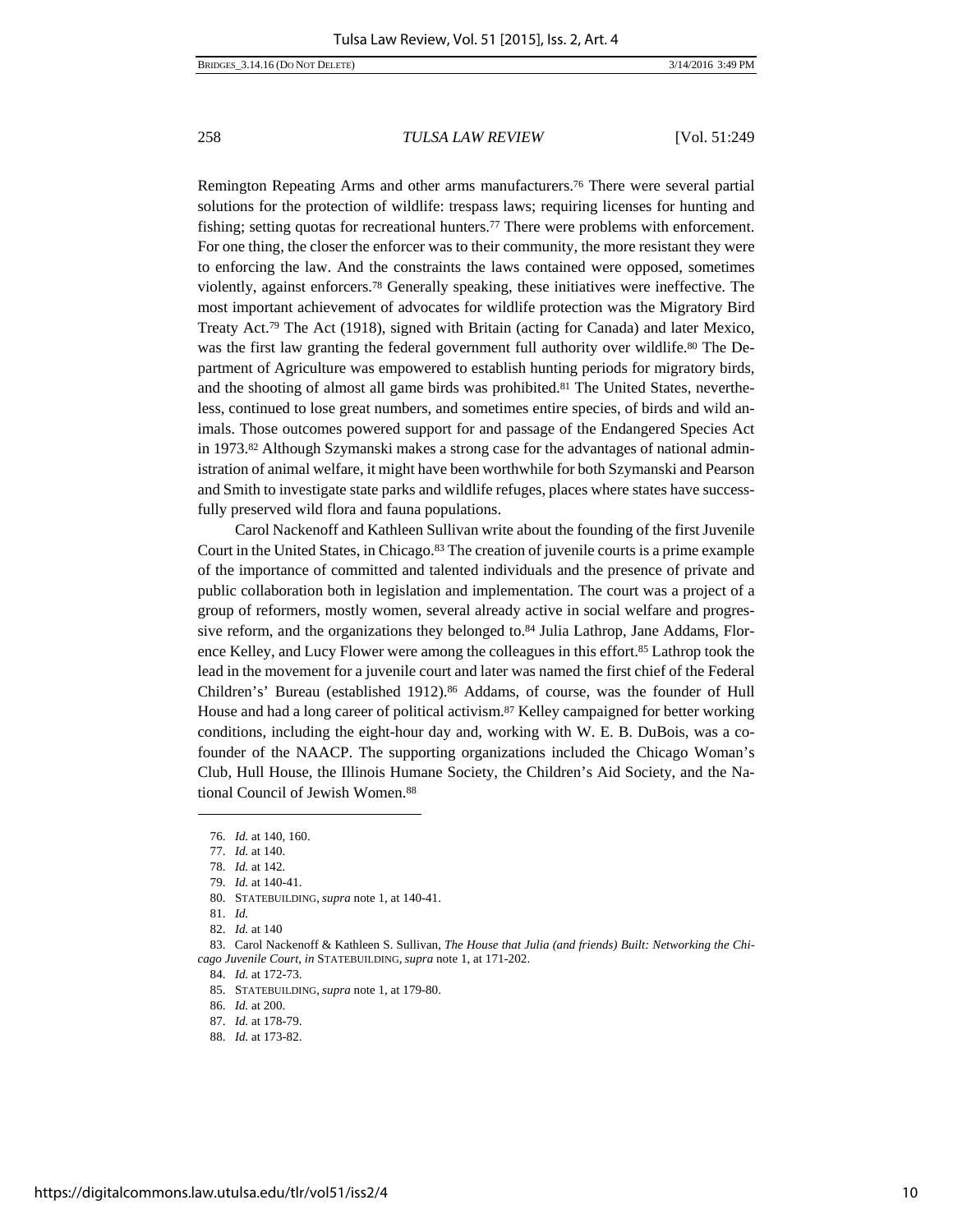For the authors, the importance of the story lies in two observations. First, the Juvenile Courts were a major achievement of progressive reform in U.S. cities and states. Second, the women's prowess at networking was key to the success of their efforts, first in Chicago and then nationally. The authors also present the many steps beyond legislation required for the courts to function. Most striking is the appearance of a long list of necessary personnel in job titles that were effectively new for activities previously untried. The resourcefulness, intelligence, political savvy, and—not incidentally—affluence of the women and men at the heart of this effort down the long road of implementation were critical to creating the court. Nackenoff and Sullivan conclude by declaring "there is every reason to cast serious doubt on the idea that this pattern is exceptional."89

My own view is that we do not know how exceptional Chicago was or was not, and there are reasons to think it was unusual. First, the leaders in Chicago's effort, especially the women, were exceptionally talented. Second, they seem to have encountered little resistance; the few instances of resistance reported by the authors seem mere bumps in the road. Who would possibly have opposed the creation of a more sympathetic and just court system for children and adolescents? Benjamin Barr Lindsey, founder of Denver's Juvenile Court, learned the answer on the job.90 In Denver, the juvenile justice status quo was supported by the city's powerful machine. By agreement with other judges, Lindsey was sent all cases where children were the defendants, making his a *de facto* juvenile court in 1900. Lindsey saw many evils in the court system in Denver. First, the prosecutors worked on commission; they were paid for every conviction. Second, as in Chicago, children were not only tried in the same courts, but also jailed in the same facilities as adults convicted of crimes.91 Lindsey learned from the accused the consequences of those shared venues. Third, Denver's most successful elected politicians, and many powerful appointees, had a financial stake in continuing a system that corrupted and abused the young as well as punishing adults.92 For example, the president of the Police Board, Frank Adams, supplied the city's saloons and wine rooms with ice, and asked them to pay the police board for protection, which was granted.93 The wine rooms were sites where many young women were ruined, and Lindsey sponsored a contributory juvenile delinquency statute to prosecute their owners.94 Billy Adams, Frank's brother, served in the state senate for twenty years.95 There he could sabotage any reform legislation before it made an appearance on the floor, as happened with the contributory juvenile delinquency statute.

 <sup>89.</sup> *Id.* at 202.

 <sup>90.</sup> BENJAMIN BARR LINDSEY & HARVEY J. O'HIGGINS, THE BEAST 79-112 (1910). As a young man Lindsey was recruited by Notre Dame, but was unable to complete his education because the death of his father required him to return to his family. Later he was admitted to the bar after reading law, and was elected to Denver's county court. His interest in juvenile justice began when hearing a case of a boy being prosecuted for stealing a rabbit. Lindsey was startled to recognize the complainant; Lindsey himself as a boy had very nearly stolen a rabbit from the same man, hindered not by principle but by cowardice (loc. cit.).

 <sup>91.</sup> *Id.* at 96.

 <sup>92.</sup> *Id.* at 95.

 <sup>93.</sup> *Id.* at 98.

 <sup>94.</sup> *Id.* at 97-98.

 <sup>95.</sup> LINDSEY & O'HIGGINS, *supra* note 90, at 103.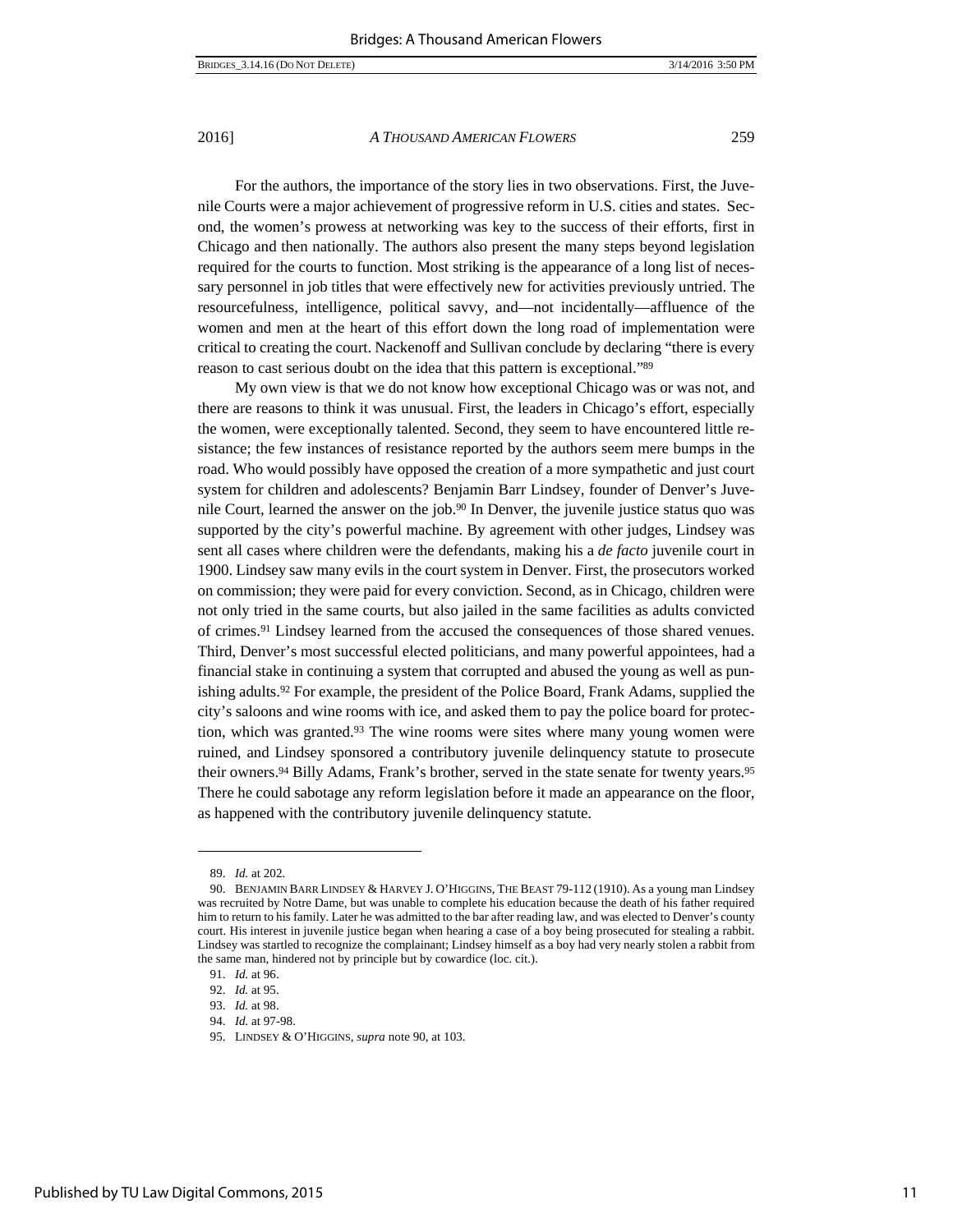BRIDGES\_3.14.16 (DO NOT DELETE) 3/14/2016 3:49 PM

260 *TULSA LAW REVIEW* [Vol. 51:249

For his efforts to publicize the evils of the system, Lindsey was denounced as "crazy," "and the testimony of young defendants about their treatment was denounced as fabrication."96 Lindsey organized a hearing with Governor Peabody, Mayor Wright, selected city officials, and members of the clergy.97 The press was excluded. A young man who had been arrested and imprisoned many times rounded up, at Lindsey's request, about twenty children to testify.98 The "worst lot of little jailbirds that ever saw the inside of a county court" told their stories to the assembled gentlemen.<sup>99</sup> Governor Peabody's' response was:

> [N]othing . . . I can do in my administration can be of more importance—nothing I can do will I do more gladly than sign those bills Judge Lindsey is trying to get through the Legislature to do away with these terrible conditions. . . . And if . . . Judge Lindsey is *crazy,* I want my name written under his, as one of the *crazy* people.100

 As a consequence, a list of laws proposed by Lindsey and others were passed by the Colorado legislature.101 These included a contributory juvenile delinquency law, a system of probation officers, and a detention home and school.102 Efforts to sabotage Lindsey's efforts on behalf of children continued. Nevertheless, children's lives were better.

In 1919, Sophonisba Breckenridge and Helen Jeter surveyed states to find how many had adopted a separate system of juvenile justice.103 The movement for juvenile justice enjoyed widespread success: forty-five of the forty-eight states passed some legislation towards that end.104 Contributing to the spread of juvenile justice reform, we can imagine there were hundreds of well-educated, affluent, dedicated child welfare advocates who, with their energy, intelligence, and money brought these improvements to fruition. There were, moreover, likely hundreds of public servants and politicians who labored mightily against great odds to the same ends. Learning how often this happened from inside the system, and how often from outside of it, how often their efforts met substantial resistance and how well reforms were institutionalized and effective they were, requires the exploration of many cases in addition to those of Chicago and Denver.

 <sup>96.</sup> *Id*. at 110.

 <sup>97.</sup> *Id.* at 104.

 <sup>98.</sup> *Id.* at 107.

 <sup>99.</sup> *Id.*

 <sup>100.</sup> LINDSEY & O'HIGGINS, *supra* note 90, at 110 (emphasis in original) (internal quotation marks omitted).

 <sup>101.</sup> *Id.* at 110.

 <sup>102.</sup> *Id.* at 110-11.

 <sup>103.</sup> SOPHONISBA BRECKENRIDGE & HELEN RANKIN JETER, A SUMMARY OF JUVENILE-COURT LEGISLATION IN THE UNITED STATES (1920).

 <sup>104.</sup> *Id.* at 9.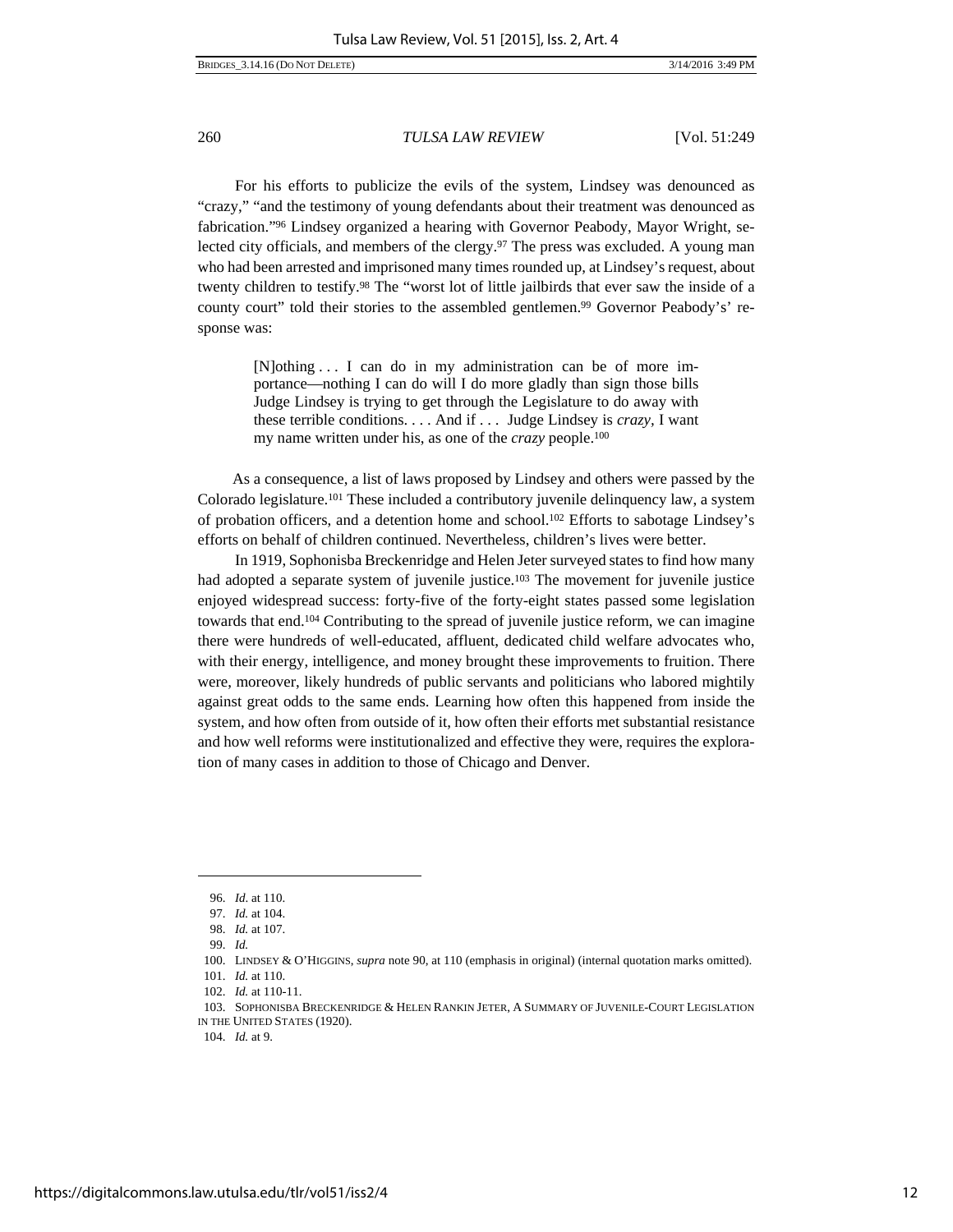Two essays in *Statebuilding from the Margins* are about federal policies.105 Julie Novkov writes about parallel interventions after the Civil War: first, support for rights for African Americans and efforts to shape their home lives to be like the model U.S. household; and, second, a campaign to abolish polygamy and bring Mormons into the predominant U.S. style of marriage.106 In both cases we see that the power and capacity of the federal government are enormous. One lesson of the stories is that political will easily overpowers law or legal precedent in the creation of state capacity. African-Americans' own agenda for postbellum equality had four planks: voting rights, contract rights, and the expansion of fair wage labor, education, and land reform.107 President Johnson opposed land reform, and it was quickly abandoned.108 Among the tasks of the Freedman's Bureau was negotiation and enforcement of labor contracts for black workers, especially black men. This was extremely difficult, because state courts found reasons not to implement the clear intent of the federal government, one of many forms of resistance to the federal agenda.109 Freedman's Bureau agents were also attentive to regularizing relationships between black men and women in legal marriages.<sup>110</sup> In this, state courts were usually supportive. There was in addition an effort to secure black voting rights. For this effort in particular, Ku Klux Klan resistance was fierce.111 Klansmen terrorized black families. "Klansmen would forcibly enter black homes, question the male head of household about his political activities, demand that he foreswear political engagement, search his house for weapons and remove them, and administer severe whippings," sometimes committing murder.112 In 1870, the Department of Justice was created; Amos Akerman was appointed Attorney General.113 Akerman was committed to prosecution of Klan members, and worked with the U.S. attorney for South Carolina, David Corbin, to that end.114 Corbin succeeded in gaining convictions of four Klansmen for violent intimidation of black voters; as Corbin's effort moved to South Carolina's Supreme Court, Akerman resigned as Attorney General, and was replaced by a man who blocked review of Klan convictions by the state Supreme Court.115 So concluded the federal campaign against Klan violence in South Carolina. Efforts on behalf of African-Americans were met by tremendous resistance in the South, and their resistance was echoed by northern Republicans. Among the federal agents Novkov describes were many who labored in good conscience on behalf of the government's agenda and beyond that to embrace the agenda African-Americans

 <sup>105.</sup> STATEBUILDING, *supra* note 1.

 <sup>106.</sup> Julie Novkov, *Making Citizens of Freedmen and Polygamists*, *in* STATEBUILDING, *supra* note 1, at 32- 64.

 <sup>107.</sup> *Id.* at 36.

 <sup>108.</sup> *Id.* at 37.

 <sup>109.</sup> *Id.*

 <sup>110.</sup> STATEBUILDING, *supra* note 1, at 40. 111. *Id.* at 44-45.

 <sup>112.</sup> *Id.* at 45.

 <sup>113.</sup> *Id.* at 45-6.

 <sup>114.</sup> *Id.* at 46.

 <sup>115.</sup> STATEBUILDING, *supra* note 1, at 47-48.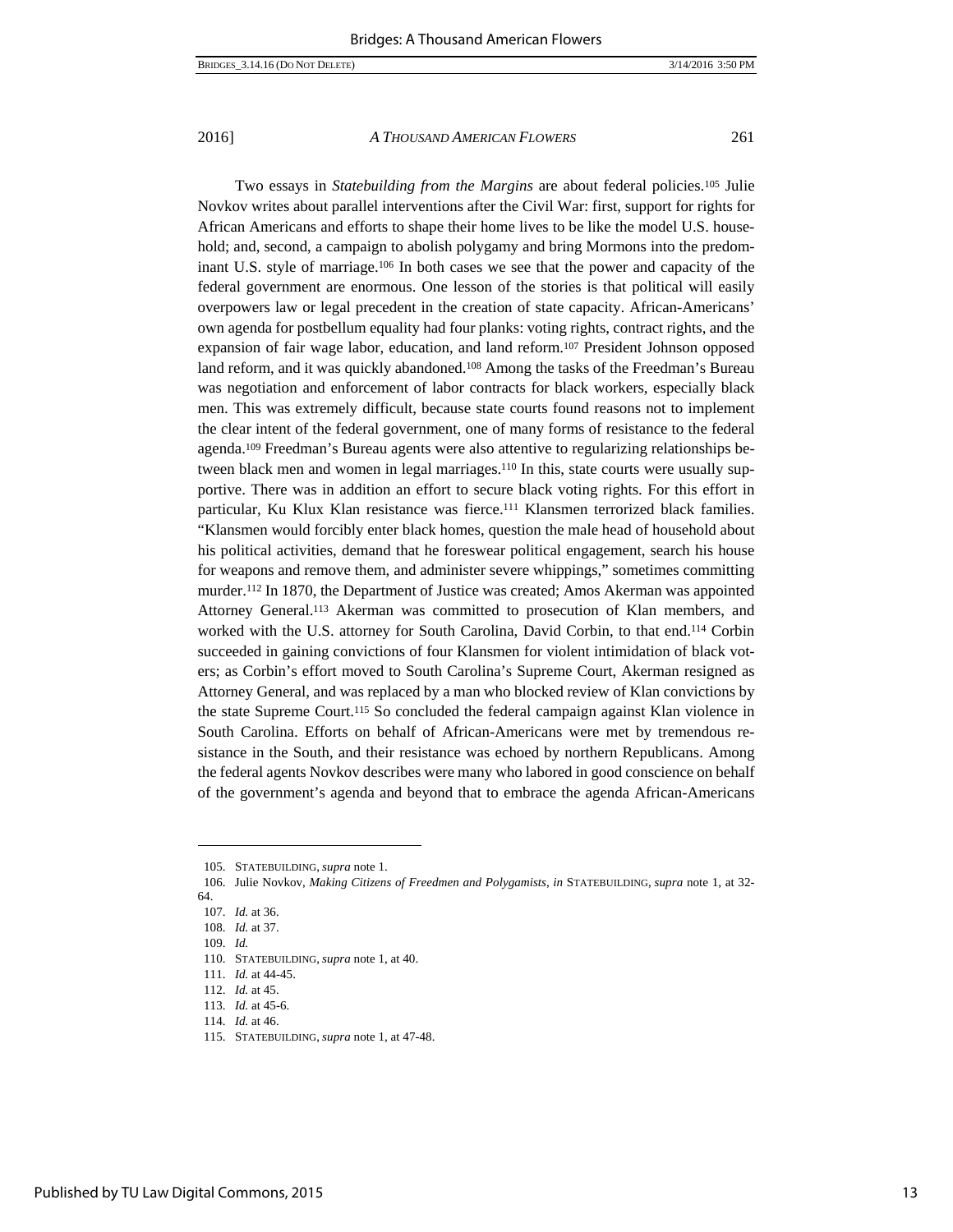set for themselves. We learn from Novkov's essay that the disappointing outcomes followed from the opposition of their superiors. As individuals were critical to successful progressive reform, so too individuals could be key actors in its failures.

The federal government was more committed to converting Mormons from polygamy to monogamous marriage than it was to pursuing relief for African Americans.116 Polygamy, although objectionable, was not the whole story. For the federal government, the commitment of the Mormon establishment in Utah to polygamy was representative of its insistence on autonomy from federal law.117 Efforts to prosecute men for polygamy reinforced the status of married women "as a protected and supported citizen, with duties and rights that complemented those of the individual male heads of household responsible for her and their mutual. . . children."118 Prosecuting polygamists also "situated the national state as the appropriate overseer and enforcer of . . . conventional" marriage as a requisite of civic belonging.119 It was quite out of the ordinary, and possibly illegal, for the federal government to involve itself in the law of marriage, traditionally the province of states. Utah's status as a territory provided an escape hatch; since Utah was only a territory, of course the responsibility for appropriate conduct by Mormons fell to the federal government. Mormons had to forsake polygamy for Utah to become a state. In September 1890, the leader of the Latter Day Saints renounced the practice, effectively abandoning the dream of a Kingdom of Deseret.<sup>120</sup> To this, unlike the creation of a black citizenry, the federal government was fully committed and as a result, successful. The greater impact of the two initiatives was, Novkov writes, that despite the government's default on its agenda for the South, "the expansion they wrought in national-state capacity and in the sense of what constituted a legitimate interest for the national government to address" were successful.121

James Greer writes about the effort, during the first administration of Franklin Roosevelt, to alleviate the massive shortage of housing in the United States.122 An important step in that project was to stimulate mortgage lending by banks.<sup>123</sup> In 1934, Congress created the Federal Housing Authority (FHA).124 The FHA invented the standard thirty-year fixed rate mortgage. Prior to that, mortgages were interest only, with a balloon payment the whole amount of the loan—due after four or five years. Since the great majority of would-be homeowners defaulted on the balloon payment, the mortgage did not facilitate home ownership. The thirty-year fixed-rate mortgage, with a twenty percent down payment, made home ownership possible for many more families. It also, however, posed substantial risks to the lender, since the terms meant most of the principal was loaned for

 <sup>116.</sup> *Id.* at 51.

 <sup>117.</sup> *Id.* at 51-52.

 <sup>118.</sup> *Id.* at 54.

 <sup>119.</sup> *Id.* at 55.

 <sup>120.</sup> STATEBUILDING, *supra* note 1, at 60-61.

 <sup>121.</sup> *Id.* at 63.

 <sup>122.</sup> James L. Greer, *Housing Reform and the Origins of Mortgage Redlining in the United States*, *in* STATEBUILDING, *supra* note 1, at 203-36.

 <sup>123.</sup> *Id.* at 203 124. *Id.* at 203-04.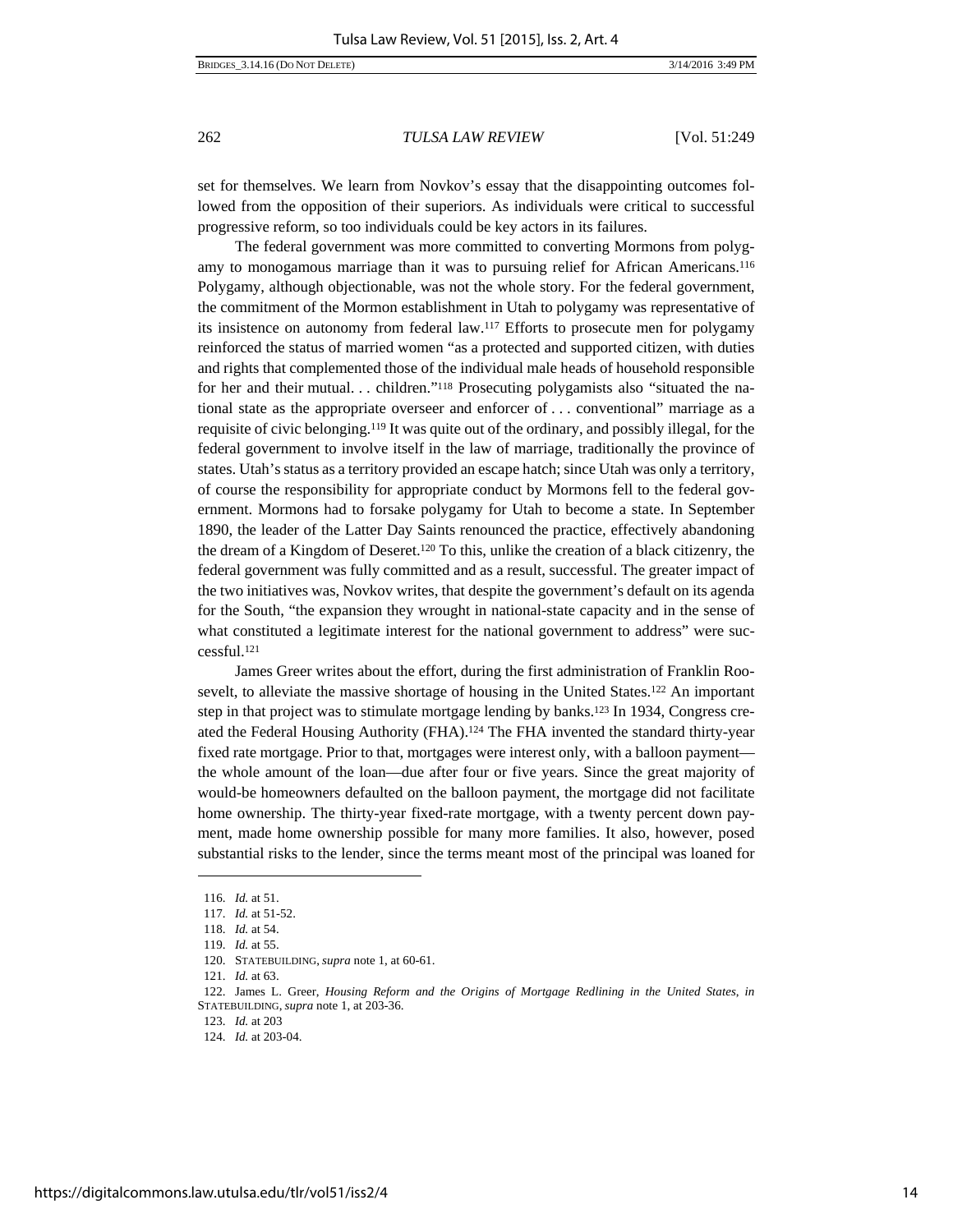decades. In addition to designing the mortgage, the FHA was to insure it.<sup>125</sup> Equal in importance to the mortgage terms were the underwriting standards established to qualify mortgages for insurance.126 The underwriting standards set the parameters of housing built for decades to come: standards for construction, the public and private amenities of the neighborhood, the characteristics of its residents (income, race, ethnicity), and the health of the economy of the metropolitan area in which the neighborhood was situated.127 A key consideration was whether people of color were or might be present in the neighborhood.<sup>128</sup> The same standards suggested the characteristics of applicants who would be granted mortgages. The prospect of residents of color moving into a Caucasian neighborhood was sufficient to deny a mortgage.<sup>129</sup> The Agency's earliest underwriting manuals required racially restrictive covenants to protect neighborhoods, and mortgages, from the deterioration of the built environment and property values inevitable when residents were not homogeneous and white (and frequently, not Jewish).130 In 1948, in *Shelley v. Kraemer*, the Supreme Court ruled that judicial enforcement of racially restrictive covenants was unconstitutional.131 Failure to meet FHA standards meant homes were not qualified for mortgage insurance and neighborhoods were redlined.132 Historian Kenneth Jackson wrote that the FHA was unequalled in its "pervasive and powerful impact on the American people" over the fifty years following its creation.133 Even without restrictive covenants, the powerful forces Jackson identified "were premised on the considered opinions of innumerable experts."134 Government support for racial segregation in housing remained.

The government's effort to promote homeownership was bolstered by a publicity campaign conducted by Better Homes for America (BHA).135 BHA was the idea of Marie Meloney, editor of the *Delineator*, a women's magazine with a circulation of more than a million readers.136 Herbert Hoover, then Secretary of Commerce, joined her in that effort.137 The two leaders shared a strong preference for private sector solutions to the housing shortage.138 Meloney and Hoover were also of one mind about the central role of the family, and especially women, in society.139 Meloney was "worried about the state of the American family . . . she wished to restore traditional family values and promote the image

 <sup>125.</sup> *Id.* at 204.

 <sup>126.</sup> *Id.* at 205.

 <sup>127.</sup> STATEBUILDING, *supra* note 1, at 205.

 <sup>128.</sup> *Id.*

 <sup>129.</sup> *Id.* at 204.

 <sup>130.</sup> *Id.* at 204-05.

 <sup>131. 34</sup> U.S. 1 (1948). The holding in this case affected state court action enforcing a private covenant. Until *Jones v. Maher* and the Fair Housing 20 years later, private parties could still make these restrictive covenants, but courts could not enforce them.

 <sup>132.</sup> *Id.* at 206-07.

 <sup>133.</sup> *Id.* at 204.

 <sup>134.</sup> *Id.* at 218.

 <sup>135.</sup> *Id.* at 205-06.

 <sup>136.</sup> STATEBUILDING, *supra* note 1, at 206.

 <sup>137.</sup> *Id.*

 <sup>138.</sup> *Id.*

 <sup>139.</sup> *Id.* at 216-18.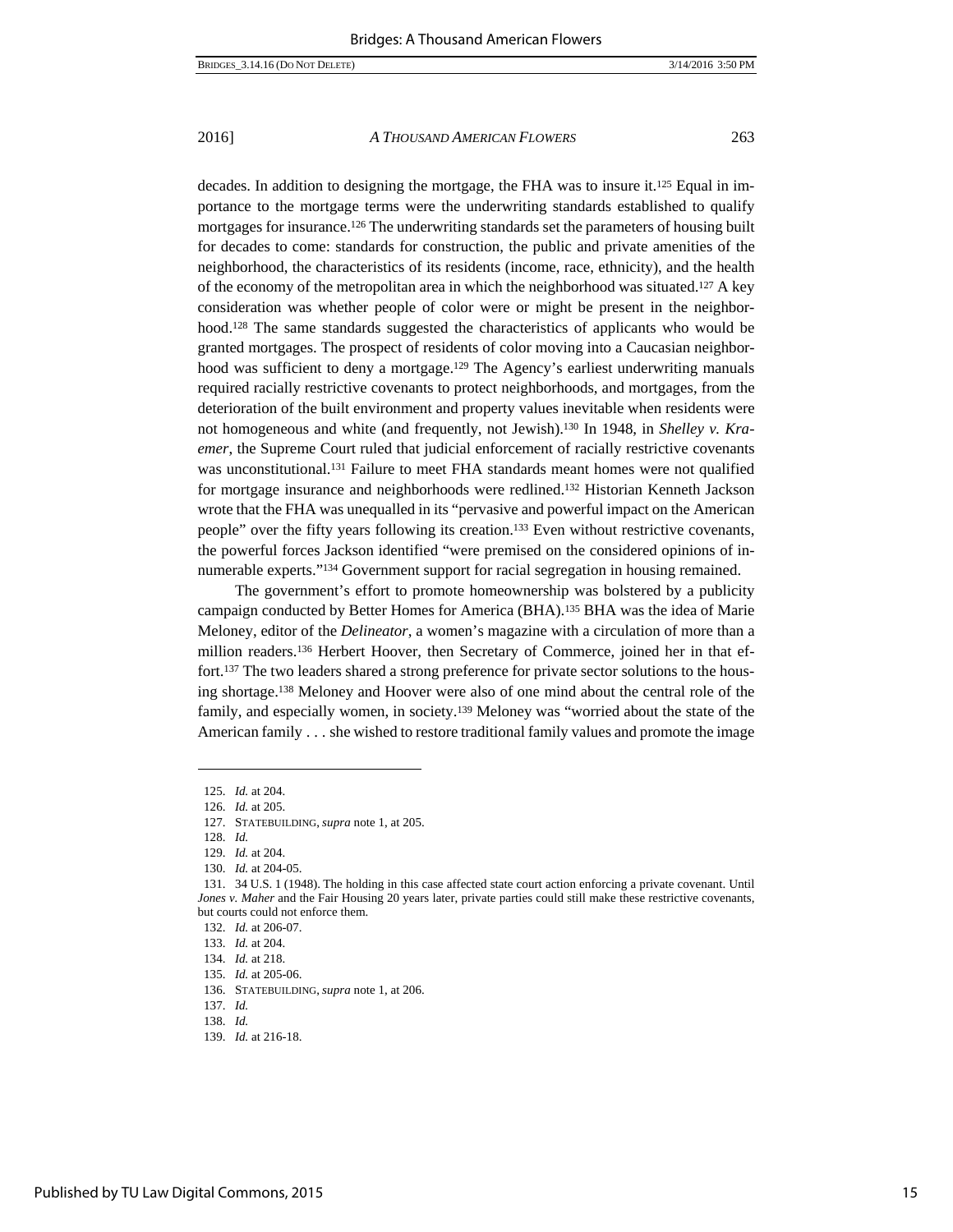of the wife as an '"efficient technocrat' within the home."140 Hoover "wished to promote home ownership for its 'spiritual' impact on American society."<sup>141</sup>

To promote homeownership, Better Homes for America, in partnership with the General Federation of Women's Clubs, organized demonstrations of model homes across the United States.142 The first was in Washington D.C. in 1922.143 The exhibit drew 40,000 visitors.144 Local BHA chapters were encouraged to create their own model home demonstrations in which, "ideally, the ... chapter [would] ... locate, renovate, or build a demonstration home that they then furnished."145 A more important effort was conducted by the GFWC, which conducted a national survey to determine how widespread were homes that met the building and neighborhood standards of FHA and Better Homes for America.146 The survey influenced the design of the Real Property Inventory conducted by the Works Progress Administration.147 The Inventory in 1934 showed 16.8 percent of urban homes were overcrowded, 13.5 percent had no indoor private toilet, 20.6 percent had no private bath or showers, and 8.1 percent were not connected to public gas or electricity utilities.148 These numbers were considerably greater among rural households; for example, 69.6 percent of rural households had no indoor running water.<sup>149</sup> The Real Property Inventories, in turn, were used by the FHA to assign mortgage risks to individual city blocks.150 In this way the Better Homes for America model of the desirable home for median American families informed FHA standards for insurable homes.151 The National Housing Act was passed in 1934; Title II created the FHA and the mortgage insurance program.<sup>152</sup> BHA concluded its operations in the same year.<sup>153</sup> The BHA laid the foundation for its mission to promote homeownership of a particular sort for American families.

### SUMMARY

The essays in *Statebuilding from the Margins* add to our appreciation of the variety of issues raised by political activists, especially in the Progressive years. In addition, they draw our attention to clear, but less prominently retold, determinants of policies and their outcomes, especially and persuatively, the importance of the initiative and effort of individuals, both in government and outside of it. Together with *Looking for Rights in All the* 

- 142. *Id.* at 219.
- 143. *Id.*

- 144. *Id.*
- 145. *Id.* at 220.
- 146. STATEBUILDING, *supra* note 1, at 221.
- 147. *Id.* at 223.
- 148. *Id.*
- 149. *Id.*
- 150. *Id.* at 224.
- 151. STATEBUILDING, *supra* note 1, at 225.
- 152. *Id.* at 230.
- 153. *Id.*

 <sup>140.</sup> *Id.* at 216.

 <sup>141.</sup> STATEBUILDING, *supra* note 1, at 218.